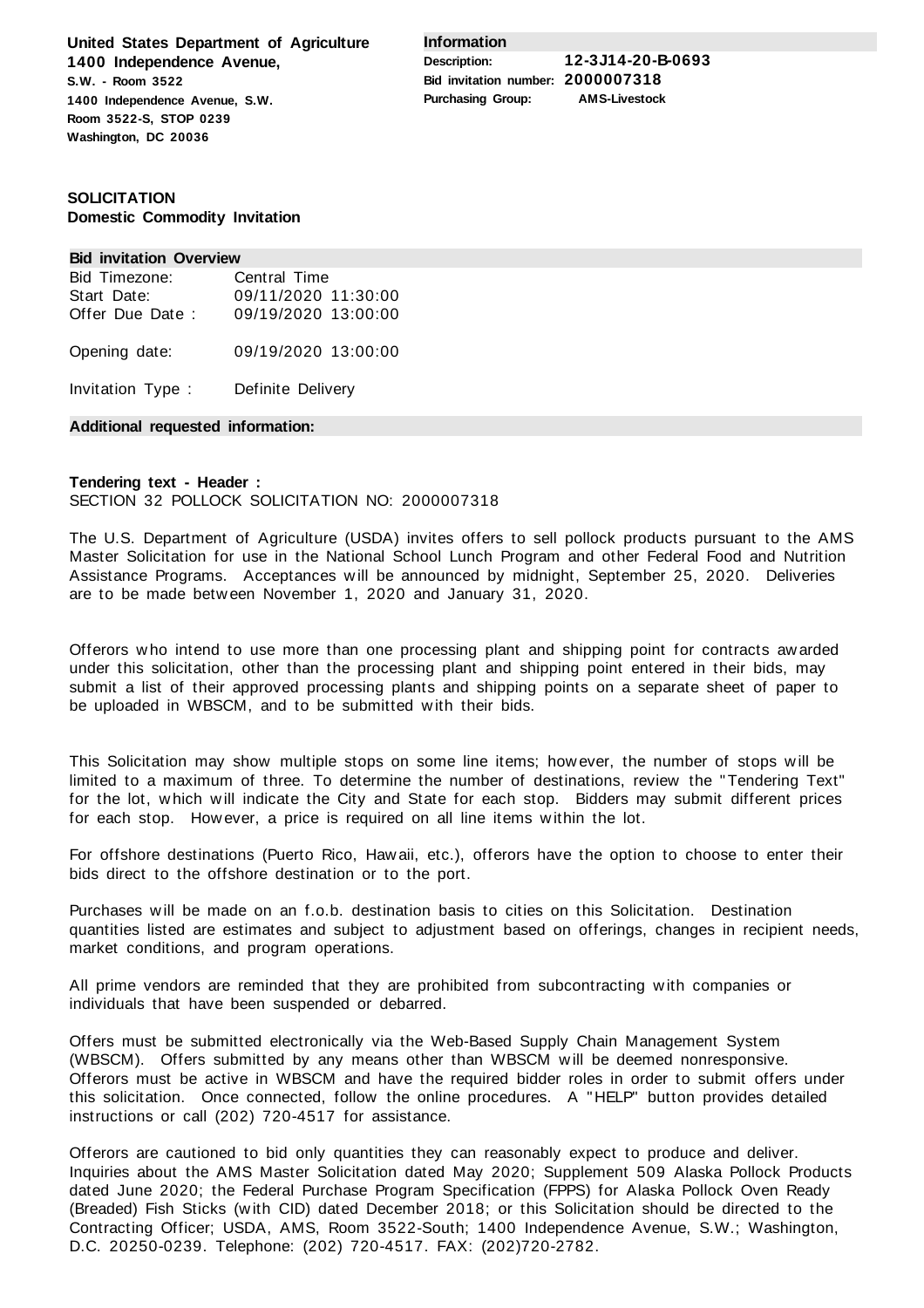## **SOLICITATION Domestic Commodity Invitation**

| <b>Information</b>                |                   |
|-----------------------------------|-------------------|
| Description:                      | 12-3J14-20-B-0693 |
| Bid invitation number: 2000007318 |                   |

---------------------

The USDA prohibits discrimination against its customers, employees, and applicants for employment on the bases of race, color, national origin, age, disability, sex, gender identity, religion, reprisal and where applicable, political beliefs, marital status, familial or parental status, sexual orientation, or all or part of an individual's income is derived from many public assistance program, or protected genetic information in employment or in any program or activity conducted or funded by the Department. (Not all prohibited bases will apply to all programs and/ or employment activities.) To file a complaint of discrimination, write: USDA, Office of the Assistant Secretary for Civil Rights, Office of Adjudication 1400 Independence Avenue, S.W., Washington, D.C.20250-9410, or call (866) 632-9992 (Toll-free Customer Service), (800) 877-8339 (Local or Federal relay), (866) 677-8642 (Relay voice users).

#### **See attached documents:**

- 1 . Supplement 509 Alaska Pollock Products June 2020
- 2 . MSCP August 2020
- 3 . FPPS Alaska Pollock Oven Ready Breaded Fish Sticks Frozen with C

#### **Attributes :**

OFFEROR CERTIFIES THAT THE OFFER IS MADE SUBJECT TO THE MASTER SOLICITATION; COMMODITY SUPPLEMENT AND/OR SPECIFICATION(S); THIS SOLICITATION; THE AGRICULTURE ACQUISITION REGULATIONS (AGAR) AND THE FEDERAL ACQUISITION REGULATIONS (FAR). Timely performance: Offeror and any subcontractor have completed required performance of any USDA contract prior to this bid opening.

- Permitted values: There are no existing contracts/purchase orders
	- Have not been delivered, but the Offeror has notified the Contracting Officer
	- Have not been delivered
	- Have been delivered

OFFEROR REQUESTS HUBZONE SMALL BUSINESS PRICE EVALUATION PREFERENCE. APPLIES ONLY TO FIRMS CERTIFIED IN THE SMALL BUSINESS ADMINISTRATION#S HUBZONE PROGRAM (FAR SUBPART 19.13).MUST BE THE MANUFACTURER/PRODUCER OF THE PRODUCT TO RECEIVE A PRICE PREFERENCE

Furnish name, title, phone number, fax number, and e-mail address of person submitting this bid (must be an officer of the company or a person authorized to execute contracts/purchase orders on behalf of the bidder).

IS THE OFFEROR AN ENTITY THAT HAS FILED ARTICLES OF INCORPORATION IN ONE OF THE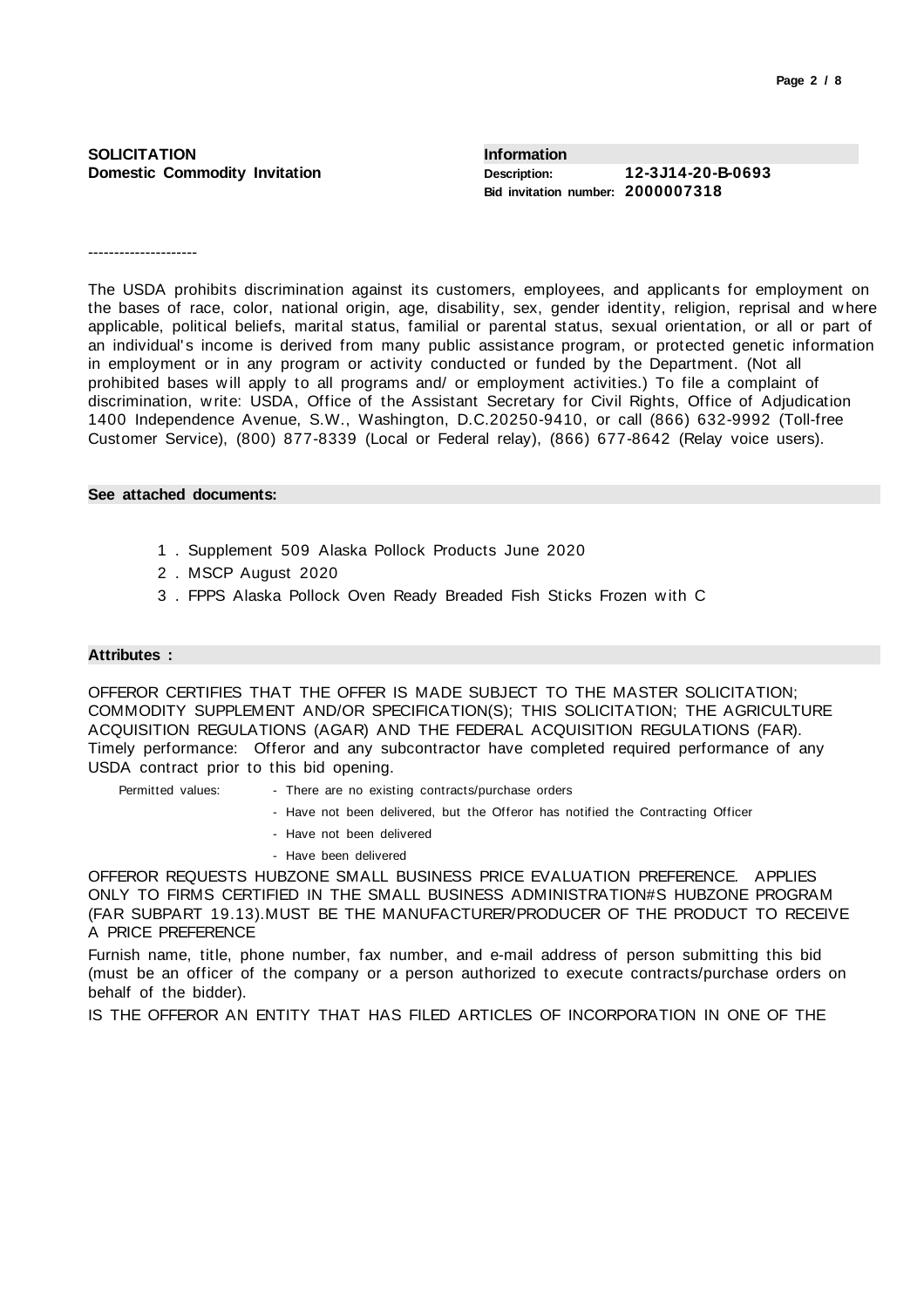| SOLICITATION                         | <b>Information</b>                |                   |  |  |
|--------------------------------------|-----------------------------------|-------------------|--|--|
| <b>Domestic Commodity Invitation</b> | Description:                      | 12-3J14-20-B-0693 |  |  |
|                                      | Bid invitation number: 2000007318 |                   |  |  |

FIFTY STATES, THE DISTRICT OF COLUMBIA, OR THE VARIOUS TERRITORIES OF THE UNITED STATES? YOU MUST ANSWER THE NEXT 3 QUESTIONS IF THE ANSWER FOR THIS QUESTION IS YES.

HAS THE OFFEROR BEEN CONVICTED OF A FELONY CRIMINAL VIOLATION UNDER FEDERAL OR STATE LAW IN THE 24 MONTHS PRECEDING THE DATE OF OFFER?

HAS THE OFFEROR HAD ANY OFFICER OR AGENT OF OFFEROR CONVICTED OF A FELONY CRIMINAL VIOLATION FOR ACTIONS TAKEN ON BEHALF OF OFFEROR UNDER FEDERAL OR STATE LAW IN THE 24 MONTHS PRECEDING THE DATE OF OFFER?

DOES THE OFFEROR HAVE ANY UNPAID FEDERAL TAX LIABILITY ASSESSED, WHICH ALL JUDICIAL AND ADMINISTRATIVE REMEDIES HAVE BEEN EXHAUSTED/LAPSED, THAT IS NOT BEING PAID IN A TIMELY MANNER PURSUANT TO AGREEMENT WITH THE AUTHORITY RESPONSIBLE FOR COLLECTING IT?

Offeror acknowledges receipt of the amendment(s) to the solicitation. Select N/A if no amendment was issued to the solicitation.

Permitted values: - N/A - No - Yes

Offeror represents that IAW 52.204-25, it does not use covered telecommunications equipment or services, or use any equipment, system, or service that uses covered telecommunications equipment or services.

Offeror represents that IAW FAR 52.204-25, it will not provide covered telecommunications equipment or services to the Government in the performance of any contract, subcontract or other contractual instrument resulting from this solicitation.

|    |     | <b>Bid invitation Item details</b> |                                                          |                       |       |                         |     |
|----|-----|------------------------------------|----------------------------------------------------------|-----------------------|-------|-------------------------|-----|
|    |     |                                    | <b>Item Material Description</b>                         | <b>Required by</b>    |       | <b>ZipCode Quantity</b> |     |
| 10 |     | FISH, FROZEN                       |                                                          |                       |       |                         |     |
|    |     |                                    | 20 FISH AK POLLOCK NUGGETS FRZ PKG-20/2 LB               |                       |       |                         |     |
|    |     | 30 PHOENIX AZ                      |                                                          |                       |       |                         |     |
|    | 40  | 111280                             | FISH AK POLLOCK NUGGETS FRZ<br><b>PKG-20/2 LB</b>        | 01/16/2021-01/31/2021 | 85009 | 38,000.000              | LB. |
|    |     | 50 IMPERIAL CA                     |                                                          |                       |       |                         |     |
|    | 60  | 111280                             | <b>FISH AK POLLOCK NUGGETS FRZ</b><br><b>PKG-20/2 LB</b> | 11/01/2020-11/15/2020 | 92251 | 38,000.000              | LB. |
|    |     | <i><b>70 SACRAMENTO CA</b></i>     |                                                          |                       |       |                         |     |
|    | 80  | 111280                             | FISH AK POLLOCK NUGGETS FRZ<br><b>PKG-20/2 LB</b>        | 12/01/2020-12/15/2020 | 95838 | 38,000.000              | LB  |
|    |     | 90 SANTA ROSA CA                   |                                                          |                       |       |                         |     |
|    | 100 | 111280                             | <b>FISH AK POLLOCK NUGGETS FRZ</b>                       | 01/01/2021-01/15/2021 | 95403 |                         | LB  |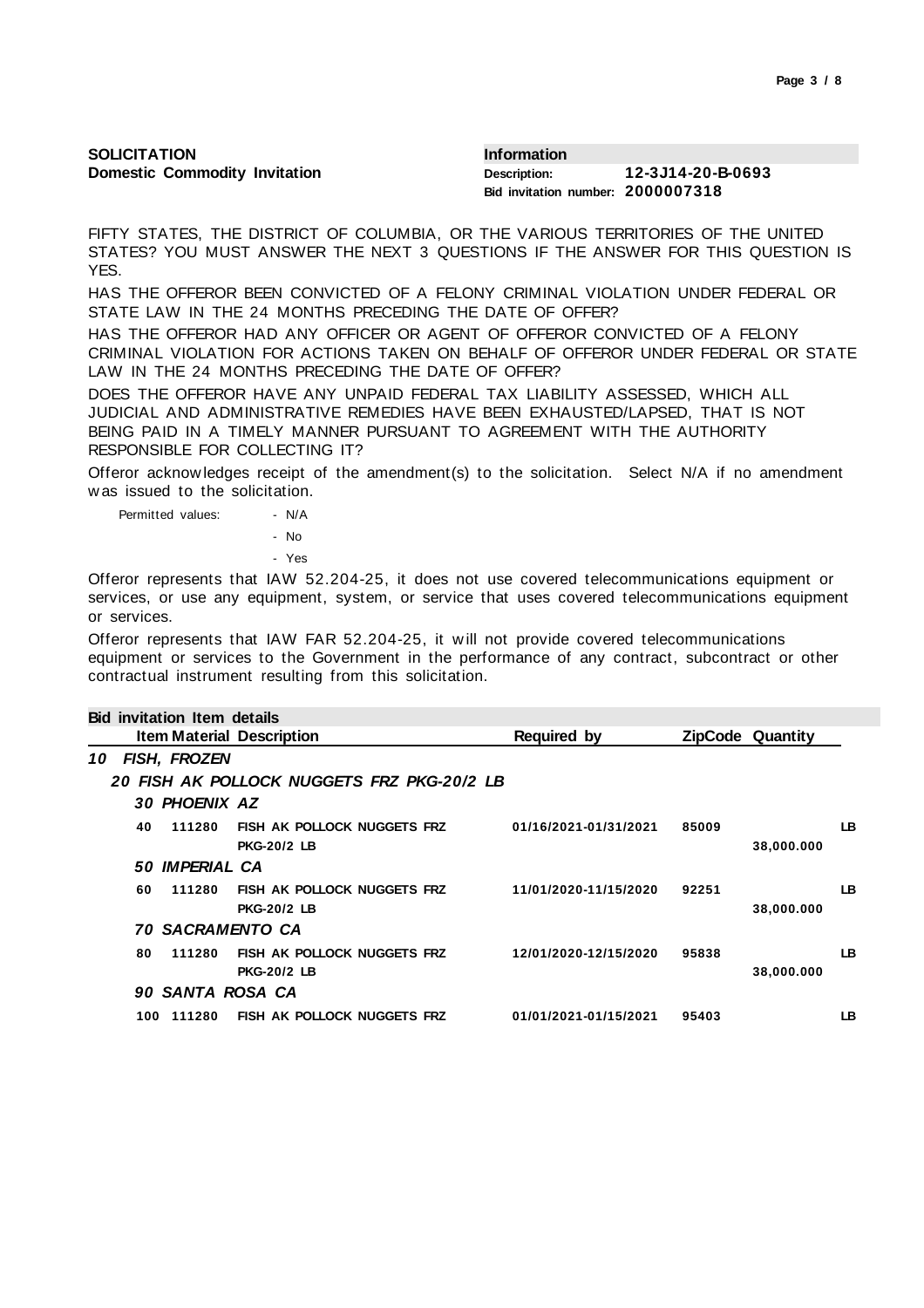**SOLICITATION**

**Domestic Commodity Invitation**

**Information Description: 12-3J14-20-B-0693 Bid invitation number: 2000007318**

|                  | <b>Item Material Description</b>                  | <b>Required by</b>    |       | ZipCode Quantity |    |
|------------------|---------------------------------------------------|-----------------------|-------|------------------|----|
|                  | <b>PKG-20/2 LB</b>                                |                       |       |                  |    |
| 110 STOCKTON CA  |                                                   |                       |       | 38,000.000       |    |
| 120 111280       | FISH AK POLLOCK NUGGETS FRZ<br><b>PKG-20/2 LB</b> | 01/01/2021-01/15/2021 | 95203 | 38,000.000       | LB |
|                  | 130 PEMBROKE PARK FL                              |                       |       |                  |    |
| 140 111280       | FISH AK POLLOCK NUGGETS FRZ<br><b>PKG-20/2 LB</b> | 01/16/2021-01/31/2021 | 33023 | 76,000.000       | LB |
| 150 AUGUSTA GA   |                                                   |                       |       |                  |    |
| 160 111280       | FISH AK POLLOCK NUGGETS FRZ<br><b>PKG-20/2 LB</b> | 01/01/2021-01/15/2021 | 30909 | 38,000.000       | LB |
|                  | 170 EAST POINT GA                                 |                       |       |                  |    |
| 180 111280       | FISH AK POLLOCK NUGGETS FRZ<br><b>PKG-20/2 LB</b> | 01/16/2021-01/31/2021 | 30344 | 38,000.000       | LB |
| 190 CHICAGO IL   |                                                   |                       |       |                  |    |
| 200 111280       | FISH AK POLLOCK NUGGETS FRZ<br><b>PKG-20/2 LB</b> | 12/16/2020-12/31/2020 | 60632 | 38,000.000       | LВ |
| 210 111280       | FISH AK POLLOCK NUGGETS FRZ<br><b>PKG-20/2 LB</b> | 01/16/2021-01/31/2021 | 60632 | 38,000.000       | LB |
| 220 LAFAYETTE LA |                                                   |                       |       |                  |    |
| 230 111280       | FISH AK POLLOCK NUGGETS FRZ<br><b>PKG-20/2 LB</b> | 01/16/2021-01/31/2021 | 70505 | 38,000.000       | LB |
| 240 BRONX NY     |                                                   |                       |       |                  |    |
| 250 111280       | FISH AK POLLOCK NUGGETS FRZ<br><b>PKG-20/2 LB</b> | 01/01/2021-01/15/2021 | 10474 | 38,000.000       | LB |
| 260 111280       | FISH AK POLLOCK NUGGETS FRZ<br><b>PKG-20/2 LB</b> | 01/16/2021-01/31/2021 | 10474 | 38,000.000       | LB |
| 270 HOUSTON TX   |                                                   |                       |       |                  |    |
| 280 111280       | FISH AK POLLOCK NUGGETS FRZ<br><b>PKG-20/2 LB</b> | 12/16/2020-12/31/2020 | 77029 | 38,000.000       | LB |
| 290 111280       | FISH AK POLLOCK NUGGETS FRZ<br><b>PKG-20/2 LB</b> | 01/01/2021-01/15/2021 | 77029 | 38,000.000       | LB |
| 300 FIFE WA      |                                                   |                       |       |                  |    |
| 310 111280       | FISH AK POLLOCK NUGGETS FRZ<br><b>PKG-20/2 LB</b> | 12/01/2020-12/15/2020 | 98424 | 38,000.000       | LB |
| 320 111280       | FISH AK POLLOCK NUGGETS FRZ<br><b>PKG-20/2 LB</b> | 01/16/2021-01/31/2021 | 98424 | 38,000.000       | LB |
|                  |                                                   |                       |       |                  |    |

 *330 LOT: 13320049 DENVER CO / GREELEY CO ...*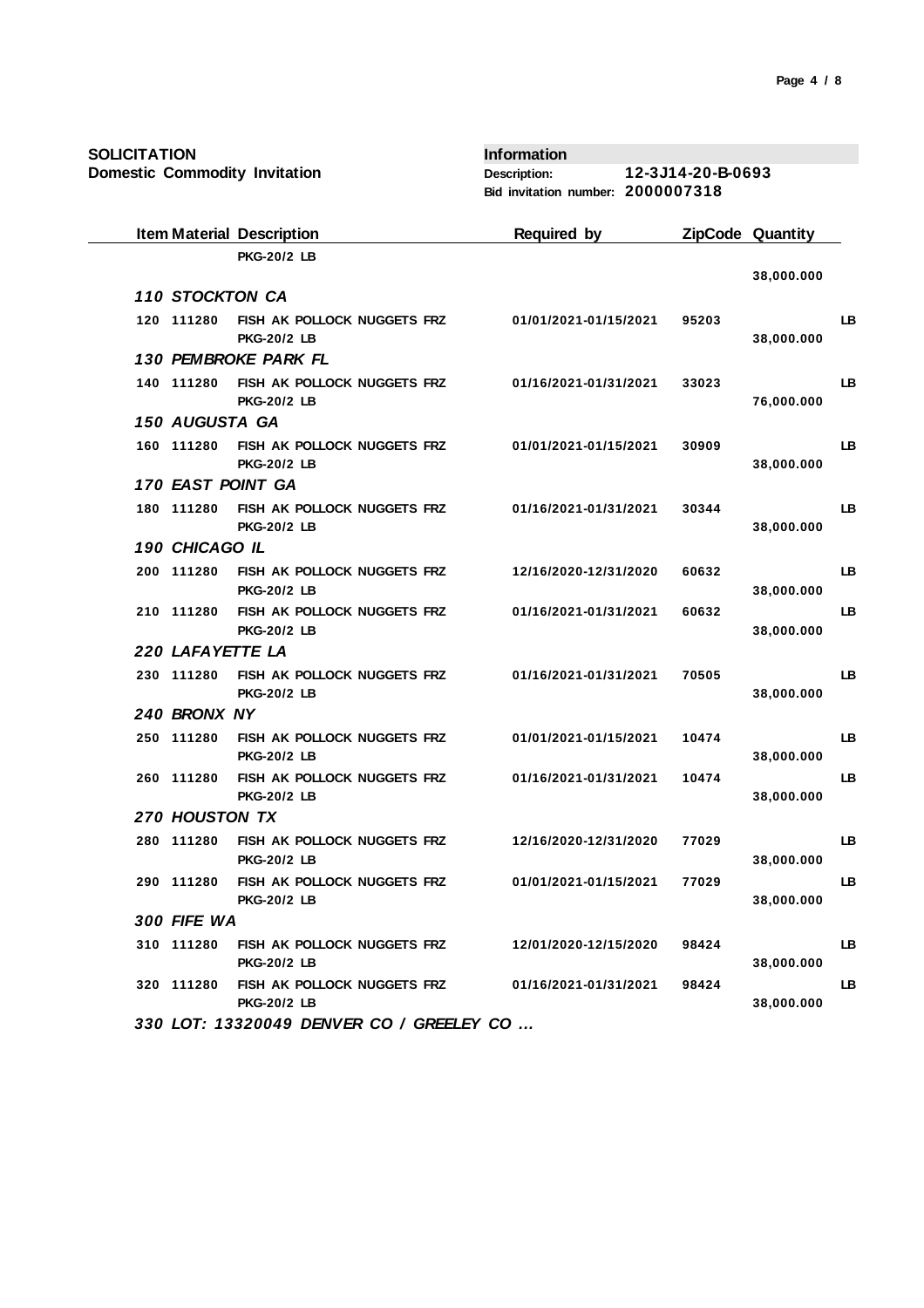**Domestic Commodity Invitation**

**Information Description: 12-3J14-20-B-0693 Bid invitation number: 2000007318**

|            | <b>Item Material Description</b>                                                       | Required by           |       | <b>ZipCode Quantity</b> |           |
|------------|----------------------------------------------------------------------------------------|-----------------------|-------|-------------------------|-----------|
|            | Tendering text - Item : LOT: 13320049 DENVER CO / GREELEY CO / PALISADE<br>CO/         |                       |       |                         |           |
| 340 111280 | FISH AK POLLOCK NUGGETS FRZ<br><b>PKG-20/2 LB</b>                                      | 01/01/2021-01/15/2021 | 80239 | 19,000.000              | LB.       |
| 350 111280 | FISH AK POLLOCK NUGGETS FRZ<br><b>PKG-20/2 LB</b>                                      | 01/01/2021-01/15/2021 | 80631 | 9,520.000               | LB.       |
| 360 111280 | FISH AK POLLOCK NUGGETS FRZ<br><b>PKG-20/2 LB</b>                                      | 01/01/2021-01/15/2021 | 81526 | 9,480.000               | <b>LB</b> |
|            | 370 LOT: 19195836 DENVER CO / GREELEY CO                                               |                       |       |                         |           |
|            | Tendering text - Item : LOT: 19195836 DENVER CO / GREELEY CO / PUEBLO CO               |                       |       |                         |           |
| 380 111280 | FISH AK POLLOCK NUGGETS FRZ<br><b>PKG-20/2 LB</b>                                      | 01/01/2021-01/15/2021 | 80239 | 19,000.000              | LB        |
| 390 111280 | FISH AK POLLOCK NUGGETS FRZ<br><b>PKG-20/2 LB</b>                                      | 01/01/2021-01/15/2021 | 80631 | 9,520.000               | LB.       |
| 400 111280 | FISH AK POLLOCK NUGGETS FRZ<br><b>PKG-20/2 LB</b>                                      | 01/01/2021-01/15/2021 | 81001 | 9,480.000               | LB.       |
|            | 410 LOT: 78199967 CLEVELAND OH / FAIRFIEL                                              |                       |       |                         |           |
|            | Tendering text - Item : LOT: 78199967 CLEVELAND OH / FAIRFIELD OH / GROVE<br>CITY OH / |                       |       |                         |           |
| 420 111280 | FISH AK POLLOCK NUGGETS FRZ<br><b>PKG-20/2 LB</b>                                      | 01/16/2021-01/31/2021 | 44110 | 9,480.000               | LB.       |
| 430 111280 | FISH AK POLLOCK NUGGETS FRZ<br><b>PKG-20/2 LB</b>                                      | 01/16/2021-01/31/2021 | 45014 | 15,200.000              | <b>LB</b> |
| 440 111280 | FISH AK POLLOCK NUGGETS FRZ<br><b>PKG-20/2 LB</b>                                      | 01/16/2021-01/31/2021 | 43123 | 13,320.000              | LB.       |
|            | 450 LOT: 163504446 LORTON VA / RICHMOND V                                              |                       |       |                         |           |
|            | Tendering text - Item: LOT: 163504446 LORTON VA / RICHMOND VA / VERONA<br>VA /         |                       |       |                         |           |
| 460 111280 | FISH AK POLLOCK NUGGETS FRZ<br><b>PKG-20/2 LB</b>                                      | 01/01/2021-01/15/2021 | 22079 | 12,640.000              | LB.       |
| 470 111280 | FISH AK POLLOCK NUGGETS FRZ<br><b>PKG-20/2 LB</b>                                      | 01/01/2021-01/15/2021 | 23220 | 12,680.000              | LB.       |
| 480 111280 | FISH AK POLLOCK NUGGETS FRZ<br><b>PKG-20/2 LB</b>                                      | 01/01/2021-01/15/2021 | 24482 | 12,680.000              | LB        |
|            | 490 LOT: 166811412 ERIE PA / PITTSBURGH P                                              |                       |       |                         |           |
|            | Tendering text - Item : LOT: 166811412 ERIE PA / PITTSBURGH PA / REPUBLIC<br>PA /      |                       |       |                         |           |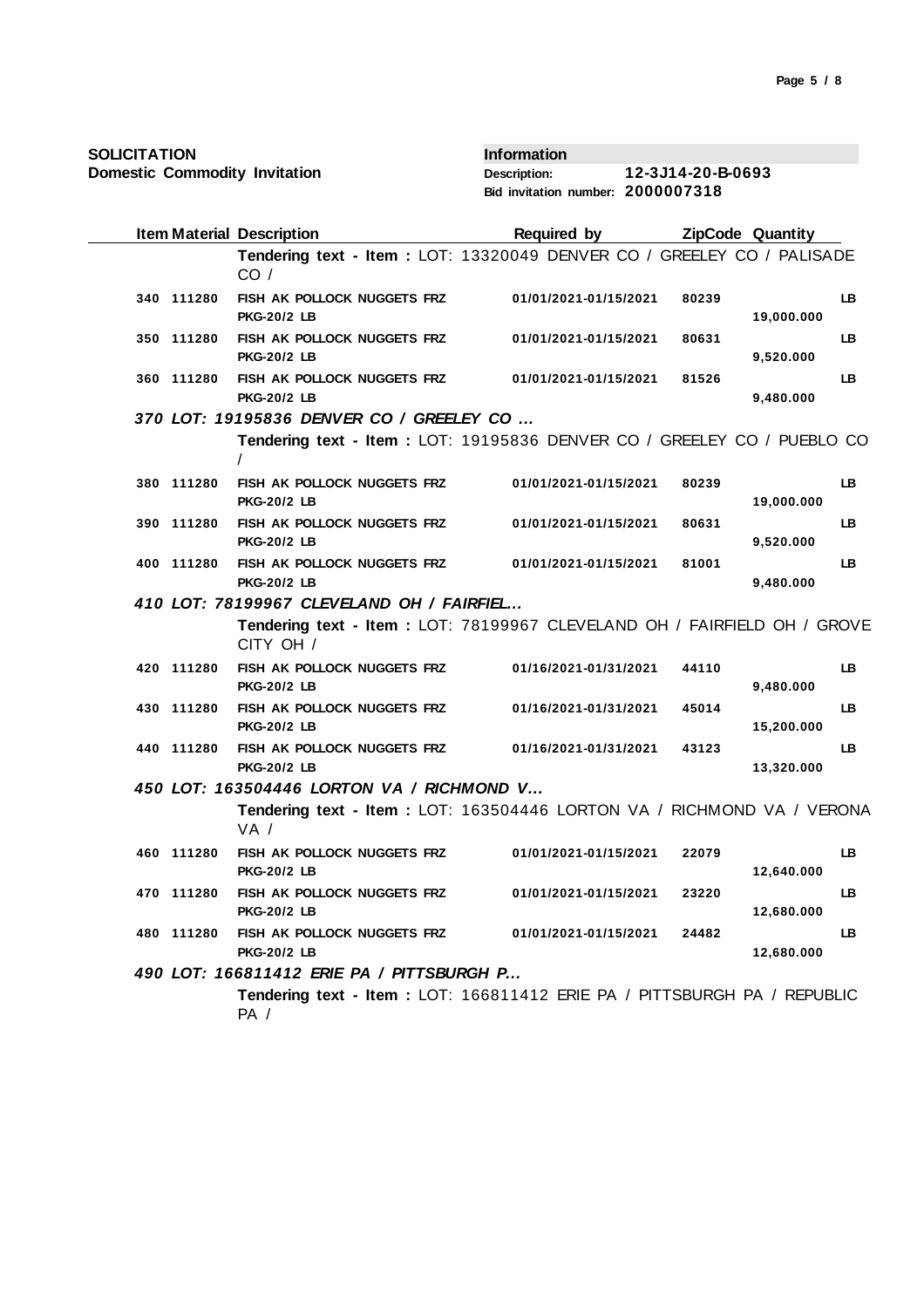**SOLICITATION**

**Domestic Commodity Invitation**

**Information Description: 12-3J14-20-B-0693 Bid invitation number: 2000007318**

|            | <b>Item Material Description</b>                                                        | <b>Required by</b>    |       | ZipCode Quantity |           |
|------------|-----------------------------------------------------------------------------------------|-----------------------|-------|------------------|-----------|
| 500 111280 | FISH AK POLLOCK NUGGETS FRZ<br><b>PKG-20/2 LB</b>                                       | 01/01/2021-01/15/2021 | 16501 | 9,520.000        | LB        |
| 510 111280 | FISH AK POLLOCK NUGGETS FRZ<br><b>PKG-20/2 LB</b>                                       | 01/01/2021-01/15/2021 | 15201 | 19,000.000       | LB        |
| 520 111280 | FISH AK POLLOCK NUGGETS FRZ<br><b>PKG-20/2 LB</b>                                       | 01/01/2021-01/15/2021 | 15475 | 9,480.000        | LB        |
|            | 530 LOT: 191933014 CLEVELAND OH / DAYTON                                                |                       |       |                  |           |
|            | Tendering text - Item: LOT: 191933014 CLEVELAND OH / DAYTON OH / GROVE<br>CITY OH /     |                       |       |                  |           |
| 540 111280 | FISH AK POLLOCK NUGGETS FRZ<br><b>PKG-20/2 LB</b>                                       | 01/16/2021-01/31/2021 | 44110 | 9,480.000        | LB        |
| 550 111280 | FISH AK POLLOCK NUGGETS FRZ<br><b>PKG-20/2 LB</b>                                       | 01/16/2021-01/31/2021 | 45417 | 15,200.000       | LB        |
| 560 111280 | FISH AK POLLOCK NUGGETS FRZ<br><b>PKG-20/2 LB</b>                                       | 01/16/2021-01/31/2021 | 43123 | 13,320.000       | <b>LB</b> |
|            | 570 LOT: 202862026 MESA AZ / TUCSON AZ /                                                |                       |       |                  |           |
| 580 111280 | FISH AK POLLOCK NUGGETS FRZ<br><b>PKG-20/2 LB</b>                                       | 01/01/2021-01/15/2021 | 85210 | 19,000.000       | LB        |
| 590 111280 | FISH AK POLLOCK NUGGETS FRZ<br><b>PKG-20/2 LB</b>                                       | 01/01/2021-01/15/2021 | 85713 | 19,000.000       | LB        |
|            | 600 LOT: 234907018 PHILADELPHIA PA / WILL                                               |                       |       |                  |           |
|            | Tendering text - Item : LOT: 234907018 PHILADELPHIA PA / WILLIAMSPORT PA /<br>YORK PA / |                       |       |                  |           |
| 610 111280 | FISH AK POLLOCK NUGGETS FRZ<br><b>PKG-20/2 LB</b>                                       | 01/01/2021-01/15/2021 | 19129 | 19,000.000       | LB        |
| 620 111280 | FISH AK POLLOCK NUGGETS FRZ<br><b>PKG-20/2 LB</b>                                       | 01/01/2021-01/15/2021 | 17701 | 9,520.000        | LB        |
| 630 111280 | FISH AK POLLOCK NUGGETS FRZ<br><b>PKG-20/2 LB</b>                                       | 01/01/2021-01/15/2021 | 17402 | 9,480.000        | LB        |
|            | 640 LOT: 558863710 KINGSPORT TN / MEMPHIS                                               |                       |       |                  |           |
|            | Tendering text - Item: LOT: 558863710 KINGSPORT TN / MEMPHIS TN /                       |                       |       |                  |           |
| 650 111280 | FISH AK POLLOCK NUGGETS FRZ<br><b>PKG-20/2 LB</b>                                       | 01/01/2021-01/15/2021 | 37663 | 12,680.000       | LB        |
| 660 111280 | FISH AK POLLOCK NUGGETS FRZ<br><b>PKG-20/2 LB</b>                                       | 01/01/2021-01/15/2021 | 38118 | 25,320.000       | LB        |
|            | 670 LOT: 665112633 EWING NJ / NEPTUNE NJ /                                              |                       |       |                  |           |
| 680 111280 | FISH AK POLLOCK NUGGETS FRZ<br><b>PKG-20/2 LB</b>                                       | 01/01/2021-01/15/2021 | 08628 | 9,600.000        | LB        |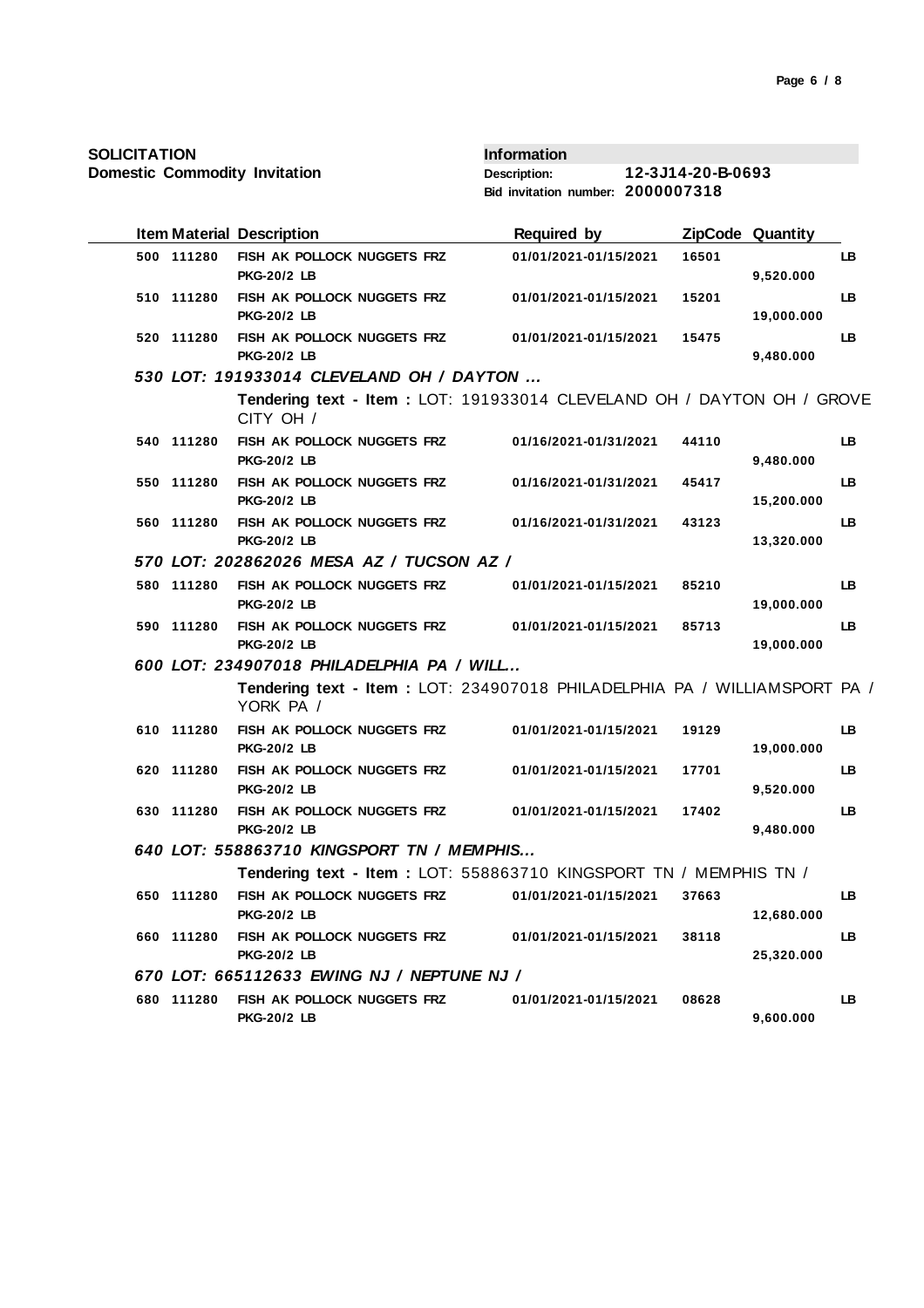**SOLICITATION**

**Domestic Commodity Invitation**

**Information Description: 12-3J14-20-B-0693 Bid invitation number: 2000007318**

|            | <b>Item Material Description</b>                                                                                 | <b>Required by</b>    | <b>ZipCode Quantity</b> |            |           |
|------------|------------------------------------------------------------------------------------------------------------------|-----------------------|-------------------------|------------|-----------|
| 690 111280 | FISH AK POLLOCK NUGGETS FRZ<br><b>PKG-20/2 LB</b>                                                                | 01/01/2021-01/15/2021 | 07753                   | 28,400.000 | LB        |
|            | 700 LOT: 678511721 OKLAHOMA CITY OK / TUL                                                                        |                       |                         |            |           |
|            | Tendering text - Item : LOT: 678511721 OKLAHOMA CITY OK / TULSA OK /                                             |                       |                         |            |           |
| 710 111280 | FISH AK POLLOCK NUGGETS FRZ                                                                                      | 12/01/2020-12/15/2020 | 73179                   |            | <b>LB</b> |
|            | <b>PKG-20/2 LB</b>                                                                                               |                       |                         | 22,800.000 |           |
| 720 111280 | FISH AK POLLOCK NUGGETS FRZ                                                                                      | 12/01/2020-12/15/2020 | 74106                   |            | LB        |
|            | <b>PKG-20/2 LB</b><br>730 LOT: 724290121 CREEDMOOR NC / SALISBU                                                  |                       |                         | 15,200.000 |           |
|            | Tendering text - Item: LOT: 724290121 CREEDMOOR NC / SALISBURY NC /                                              |                       |                         |            |           |
| 740 111280 | FISH AK POLLOCK NUGGETS FRZ                                                                                      | 01/16/2021-01/31/2021 | 27522                   |            | LB        |
|            | <b>PKG-20/2 LB</b>                                                                                               |                       |                         | 19,000.000 |           |
| 750 111280 | FISH AK POLLOCK NUGGETS FRZ                                                                                      | 01/16/2021-01/31/2021 | 28147                   |            | LB        |
|            | <b>PKG-20/2 LB</b>                                                                                               |                       |                         | 19,000.000 |           |
|            | 760 LOT: 776587676 LATHAM NY / SYRACUSE NY /                                                                     |                       |                         |            |           |
| 770 111280 | FISH AK POLLOCK NUGGETS FRZ                                                                                      | 11/16/2020-11/30/2020 | 12110                   |            | LB        |
|            | <b>PKG-20/2 LB</b>                                                                                               |                       |                         | 19,000.000 |           |
| 780 111280 | FISH AK POLLOCK NUGGETS FRZ                                                                                      | 11/16/2020-11/30/2020 | 13209                   |            | LB        |
|            | <b>PKG-20/2 LB</b><br>790 LOT: 875181072 WASHINGTON DC                                                           |                       |                         | 19,000.000 |           |
| 800 111280 | FISH AK POLLOCK NUGGETS FRZ                                                                                      | 01/16/2021-01/31/2021 | 20017                   |            | LB        |
|            | <b>PKG-20/2 LB</b>                                                                                               |                       |                         | 22,800.000 |           |
| 810 111280 | FISH AK POLLOCK NUGGETS FRZ                                                                                      | 01/16/2021-01/31/2021 | 20017                   |            | LB        |
|            | <b>PKG-20/2 LB</b>                                                                                               |                       |                         | 15,200.000 |           |
|            | 820 LOT: 884507424 COMSTOCK PARK MI / DET                                                                        |                       |                         |            |           |
|            | Tendering text - Item: LOT: 884507424 COMSTOCK PARK MI / DETROIT MI /<br>FLINT MI /                              |                       |                         |            |           |
| 830 111280 | FISH AK POLLOCK NUGGETS FRZ                                                                                      | 11/01/2020-11/15/2020 | 49321                   |            | LB        |
|            | <b>PKG-20/2 LB</b>                                                                                               |                       |                         | 8,480.000  |           |
| 840 111280 | FISH AK POLLOCK NUGGETS FRZ<br><b>PKG-20/2 LB</b>                                                                | 11/01/2020-11/15/2020 | 48207                   | 17,680.000 | LB        |
| 850 111280 | FISH AK POLLOCK NUGGETS FRZ                                                                                      | 11/01/2020-11/15/2020 | 48503                   |            | LB        |
|            | <b>PKG-20/2 LB</b>                                                                                               |                       |                         | 11,840.000 |           |
|            | 860 LOT: 896279887 CREEDMOOR NC / SALISBU<br>Tendering text - Item: LOT: 896279887 CREEDMOOR NC / SALISBURY NC / |                       |                         |            |           |
| 870 111280 | FISH AK POLLOCK NUGGETS FRZ                                                                                      |                       | 27522                   |            |           |
|            | <b>PKG-20/2 LB</b>                                                                                               | 01/16/2021-01/31/2021 |                         | 19,000.000 | LB        |
| 880 111280 | FISH AK POLLOCK NUGGETS FRZ                                                                                      | 01/16/2021-01/31/2021 | 28147                   |            | LB        |